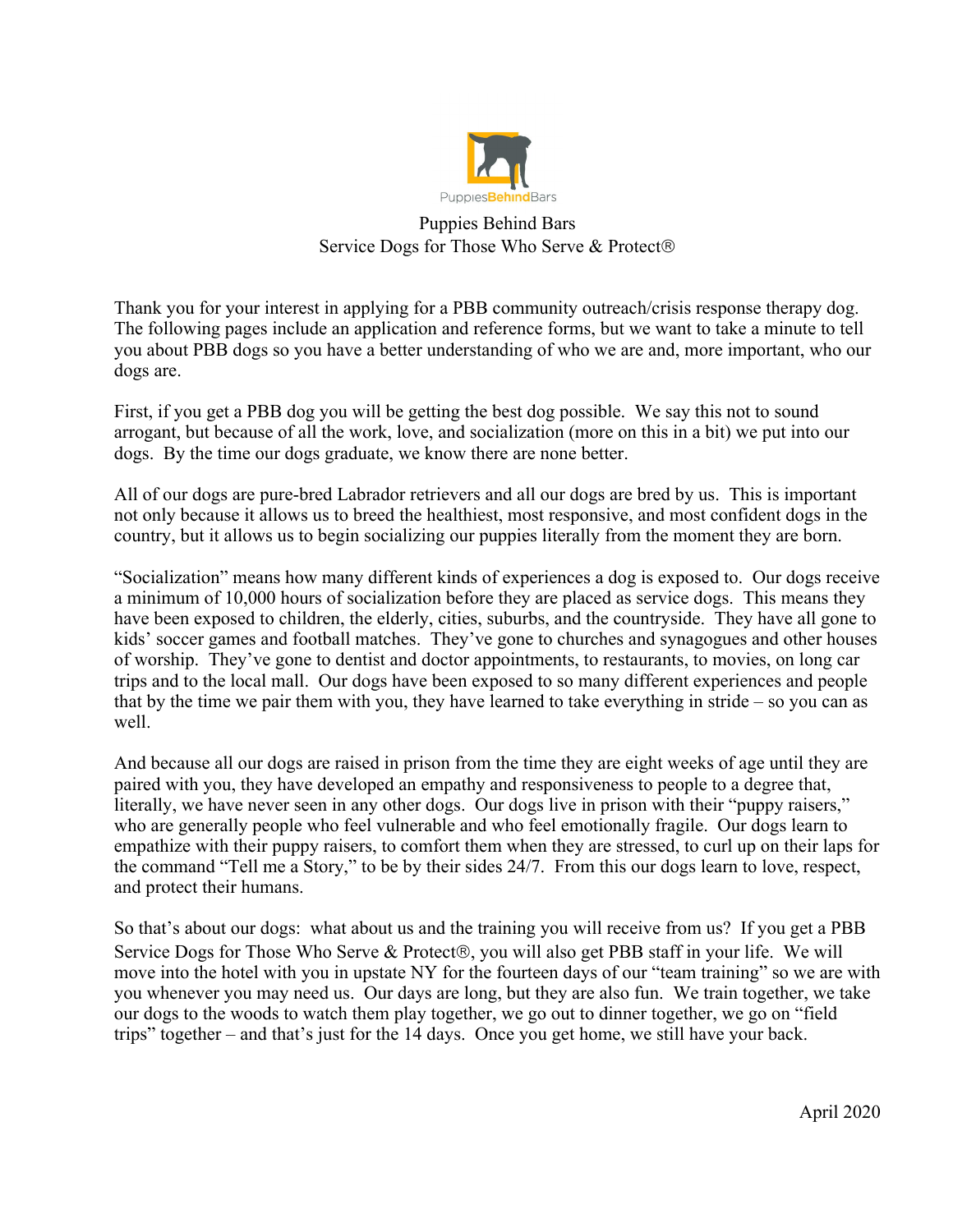We are there 24/7 to answer any questions you may have. We are there to help you problem solve. If you are going on vacation and cannot take the dog (our dogs cannot go on cruises, for example), we will offer to take the dog back while you are away. We will help you every step of the way because our goal is for you and your dog to succeed and to enrich the lives of your department and your community.

In the years of working with war veterans and first responders, we have seen the differences our dogs can make in someone's life, by providing the unconditional trust and support that our clients need to go forward. We have no doubt that our dogs can work that same magic in your departments and your communities by providing a simple wag of their tail, a wet nose, and a soft scruffy neck to pet and hug.

As a Manhattan-based non-profit, we were living and working in New York City on September 11<sup>th</sup>. We remember that day as though it were yesterday, and we remember the days and weeks and months and years since. We know how our city and our country changed as a result. We want to thank you for serving us. We want to thank you for keeping our city and country safe. We want to let you know that we feel we can do something to repay you for your service – and that something is to provide you with the best possible service dog there is, with the best possible training and follow-up commitment we can give.

If you have any questions as you fill out the attached application, let us know. Shoot us an email or give us a call. We are here to answer your questions and to help you in any ways we can.

Thank you for your interest in Puppies Behind Bars.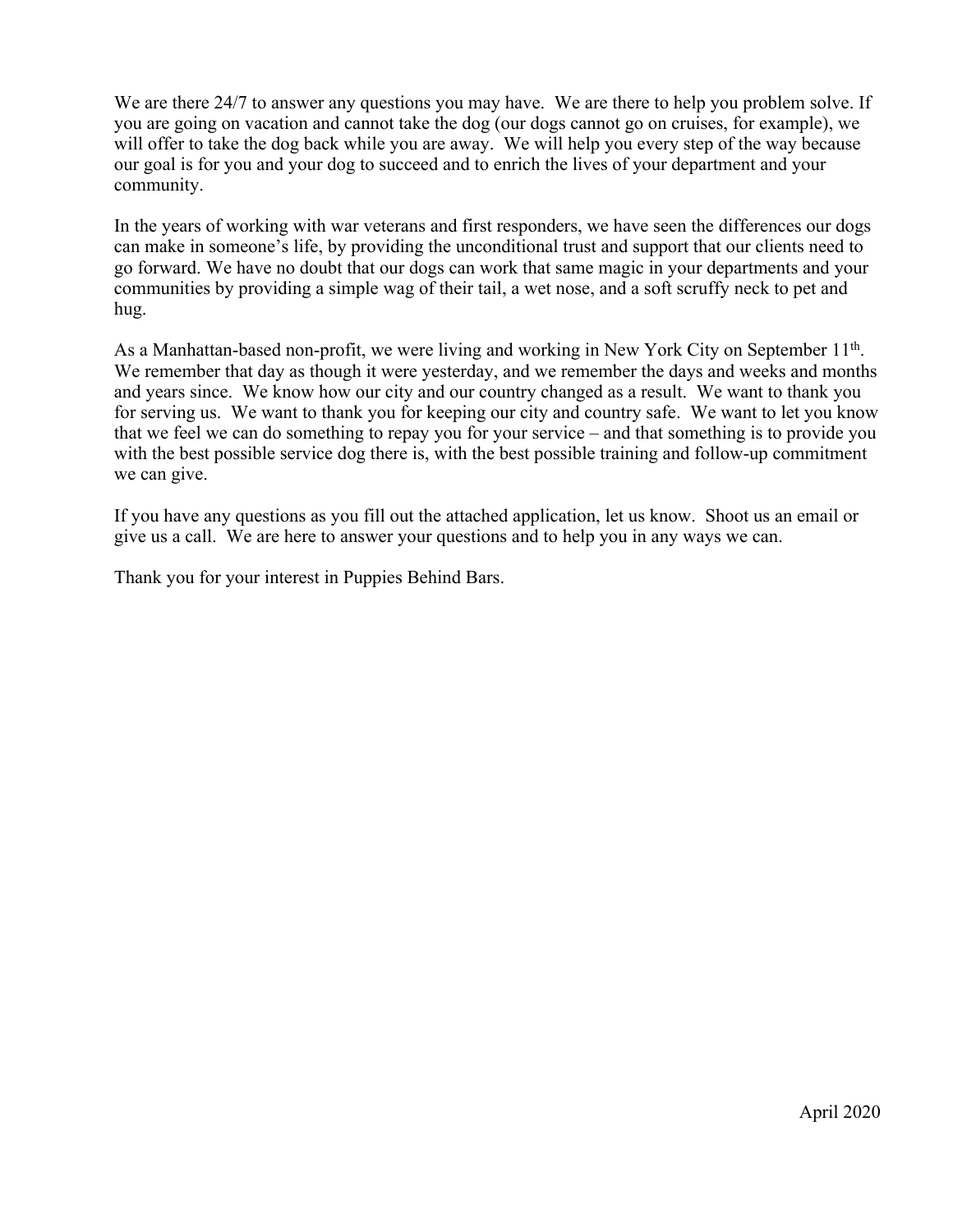## **HOW TO APPLY FOR a Puppies Behind Bars "Service Dogs for Those Who Serve & Protect"®**

Puppies Behind Bars will donate dogs to departments of first responders for community outreach, crisis response and department enrichment. We have a maximum of twenty dogs to place per year. Puppies Behind Bars pays for 100% of the cost of placement, including transportation and lodging for training. Post-placement, all costs associated with caring for the dog will be the responsibility of the recipient or department.

### **To qualify for one of our dogs:**

- Be able to provide a stable, safe environment for our dog, which includes love, daily exercise, medical care and food.
- Be able to take the dog with you to work. At a minimum, agree the dog will not be left alone for any more than three hours a day.
- Be willing to exercise the dog off leash in an outside enclosed area or appropriate park for at least an hour every day, regardless of weather conditions.
- Be willing to participate in a 14-day "team training" in Chappaqua, NY. About half of team training classes will include working in prison with a small group of carefully selected inmate "puppy-raisers" within a securitysupervised classroom that is separate from the general inmate population. "Puppy-raisers" will impart hands-on, professional knowledge to each recipient about his/her dog, and will provide detailed information regarding service dog handling and care. Inmate participants in team training are carefully screened by the correctional facility staff and PBB instructors, are closely monitored and evaluated, and are permitted to participate in PBB's program based on meeting our extremely high standards for their performance and commitment to the well-being of our dogs and those we serve.

### **How to Apply:**

- Fill out the questionnaire portion of the application and return it to the PBB office (the address is on the application).
- Submit two personal references (blank reference forms are included in this application); we are looking for character references.
- Submit a letter from the appropriate head of your department, stating that you are permitted to bring the dog into your department, and an outline of the role in which your dog will serve.
- Include a copy of your proof of employment and a recent photo along with your application.

### **Application Process:**

- Within two weeks, we will notify you upon receipt of application via email and will request any other documentation we need.
- We will conduct an initial review of your application to determine your eligibility. If we decide to proceed with your application, we will contact you to schedule a video phone interview or an in-person interview.
- Within 4 to 6 weeks, we will inform you of our decision.
- If you are selected, you will be placed in our next 14-day "team training".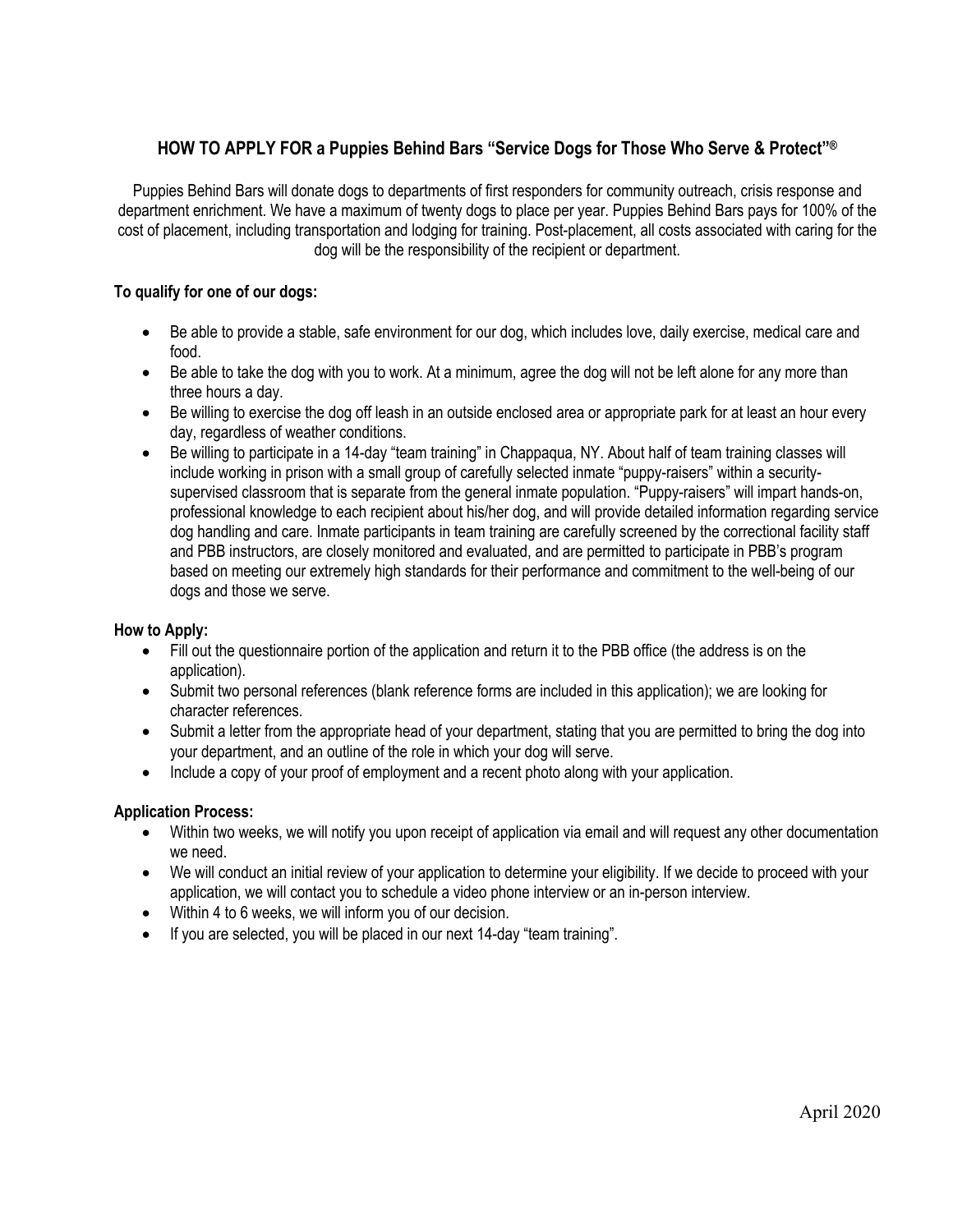

### **APPLICATION FOR A SERVICE DOG FROM PUPPIES BEHIND BARS**

This application will help us understand more about you, your needs, your lifestyle, and, therefore, which type of dog, and which of our dogs in particular, might be the best fit. If there is anything we've left out, please feel free to add it at the end. Please mail the completed application to Ms. Nora Moran, Puppies Behind Bars, 263 West 38<sup>th</sup> Street, 4<sup>th</sup> floor, New York, NY 10018, or scan and email it to nora@puppiesbehindbars.com, or fax it to 212 689 9330. Thank you!

Date:

Name:

Address:

Home / Cell Phone Number:

Email Address:

Date of birth:

| Are you (circle one):                      | Married |                             | Single   | Divorced | Separated | Widowed                  |
|--------------------------------------------|---------|-----------------------------|----------|----------|-----------|--------------------------|
| Current Status of Employment (circle one): |         |                             | Employed |          | Retired   | <b>Medically Retired</b> |
| Public Department worked in:               |         | Number of years on the job: |          |          |           |                          |
| Job Title:                                 |         |                             |          |          |           |                          |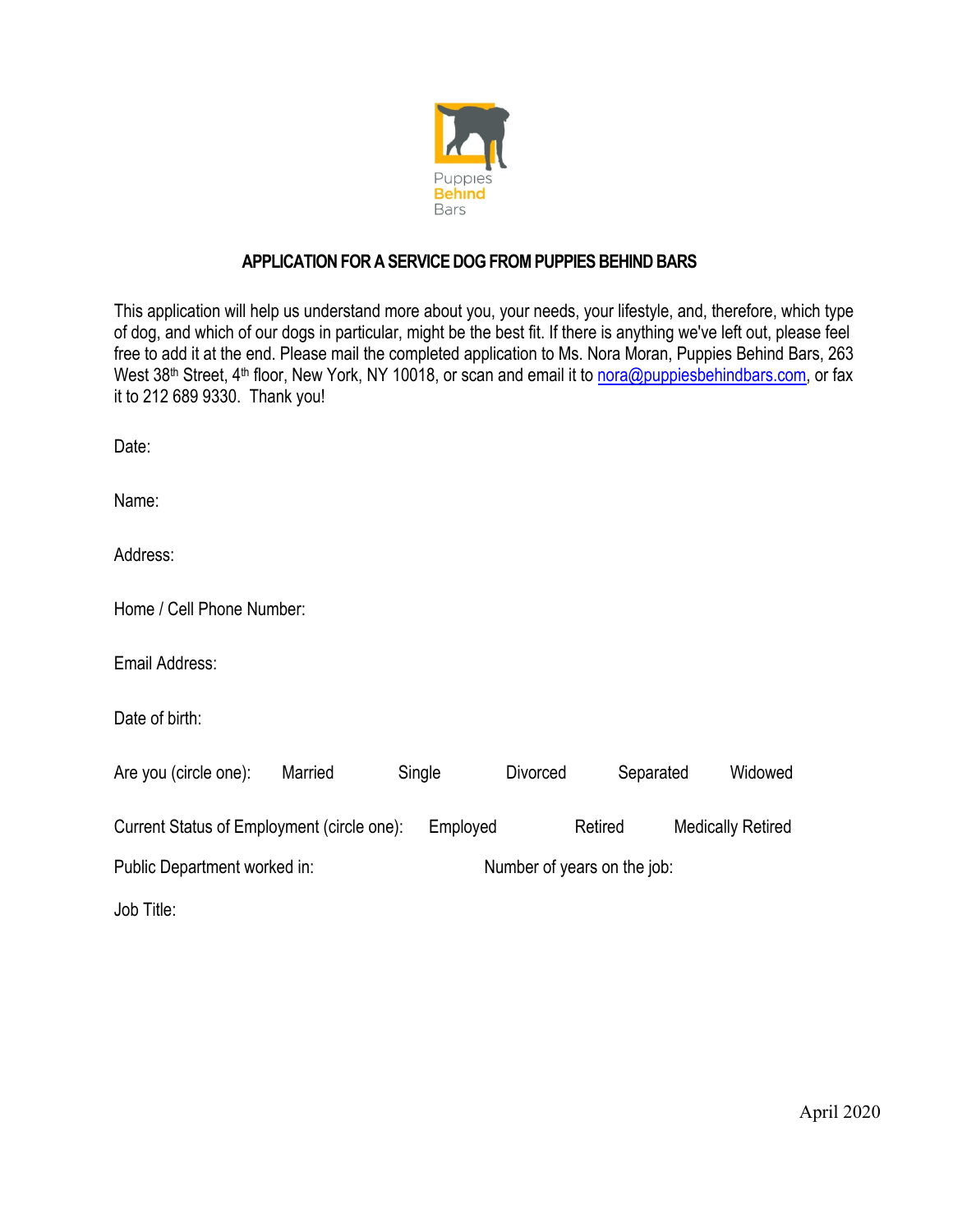- 1. How did you hear about Puppies Behind Bars?
- 2. Please describe your position with your place of employment in detail, including what capacity you work in and during which years.
- 3. How much alcohol do you drink:
- 4. Each day? \_\_\_\_\_\_\_\_\_\_\_\_\_\_\_\_\_\_\_
- 5. Each week?
- 6. Each month?
- 7. Do you drink: Beer\_\_\_\_\_\_\_\_\_\_\_ Wine \_\_\_\_\_\_\_\_\_\_\_\_\_\_\_Hard alcohol (gin, vodka, scotch, rum, etc.) \_\_\_\_\_\_\_\_\_\_\_\_\_\_\_\_\_\_\_\_\_\_\_\_
- 8. Do you have any pending court cases?
- 9. Do you live alone?
- 10. If you do not live alone, with whom do you live? Do you have children in your home? If so, what ages? We will speak with your spouse, partner, or other adult with whom you live, to talk about how a dog would be incorporated into your household. Please provide his or her name and contact information.
- 11. How close is your nearest relative? What is your relationship with your closest relative(s)?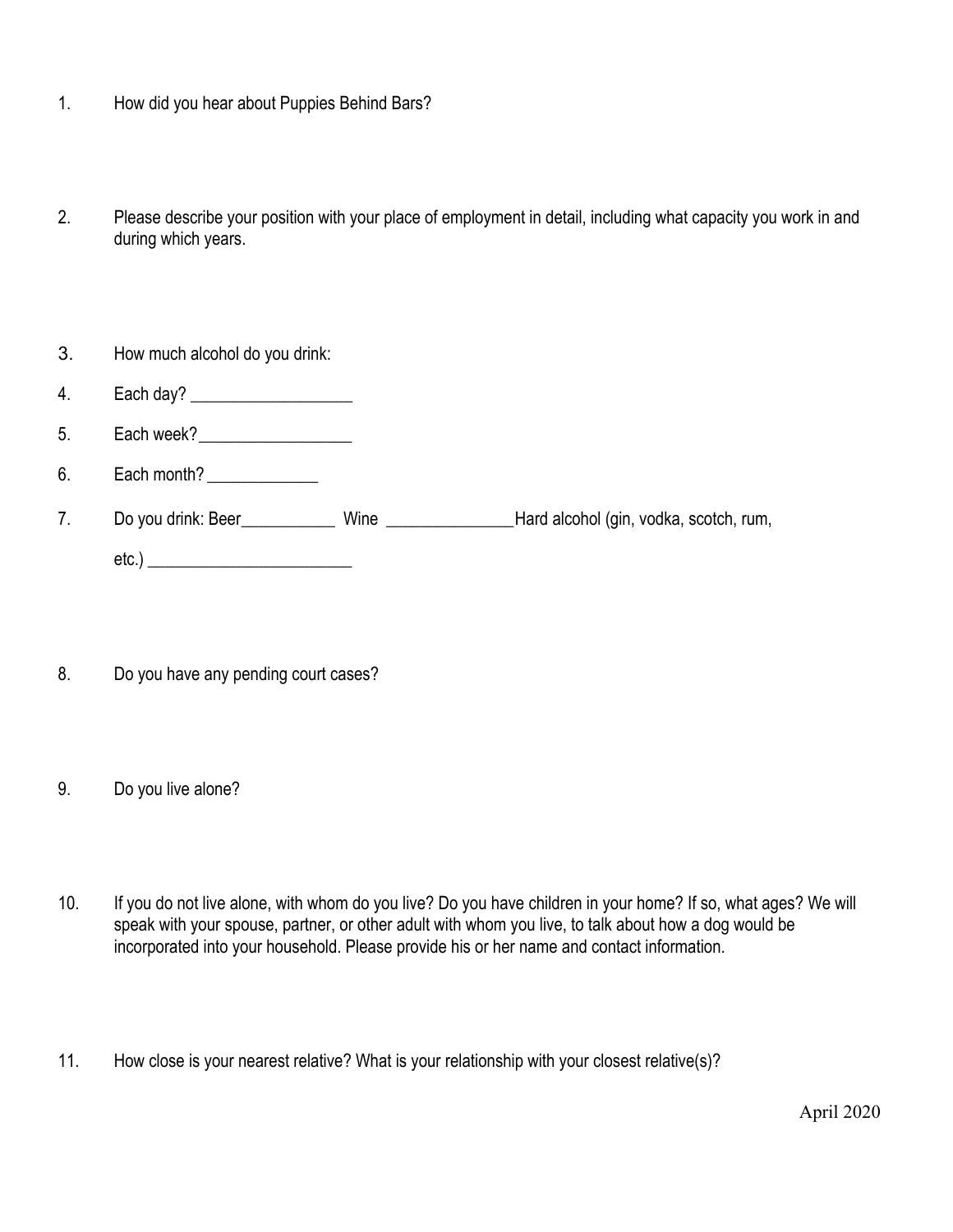- 12. Please describe the contact your immediate family (spouse, children, live-in parents) will have with the service dog. If no contact, why not?
- 13. Please describe the contact your extended family members (siblings, parents, in-laws, children who do not live at home, grandchildren) will have with the service dog. If no contact, why not?
- 14. Do you have any animals in your home or on your property? If so, what kinds and how old are they? If dogs, please indicate if they are neutered or spayed.
- 15. What is a typical day like for you?
- 16. How would you incorporate a dog into your day? Please include a description of how you plan to incorporate a dog into your time at work and your time at home.
- 17. How would you exercise a dog? Our dogs are all Labrador retrievers who need at least one hour of good, hard running off-leash each day. How can you provide that?
- 18. Do you have a fenced-in yard? If so, please supply dimensions.
- 19. Is there a dog park near you? If so, please tell us the name, address, and link (if possible), as well as dimensions.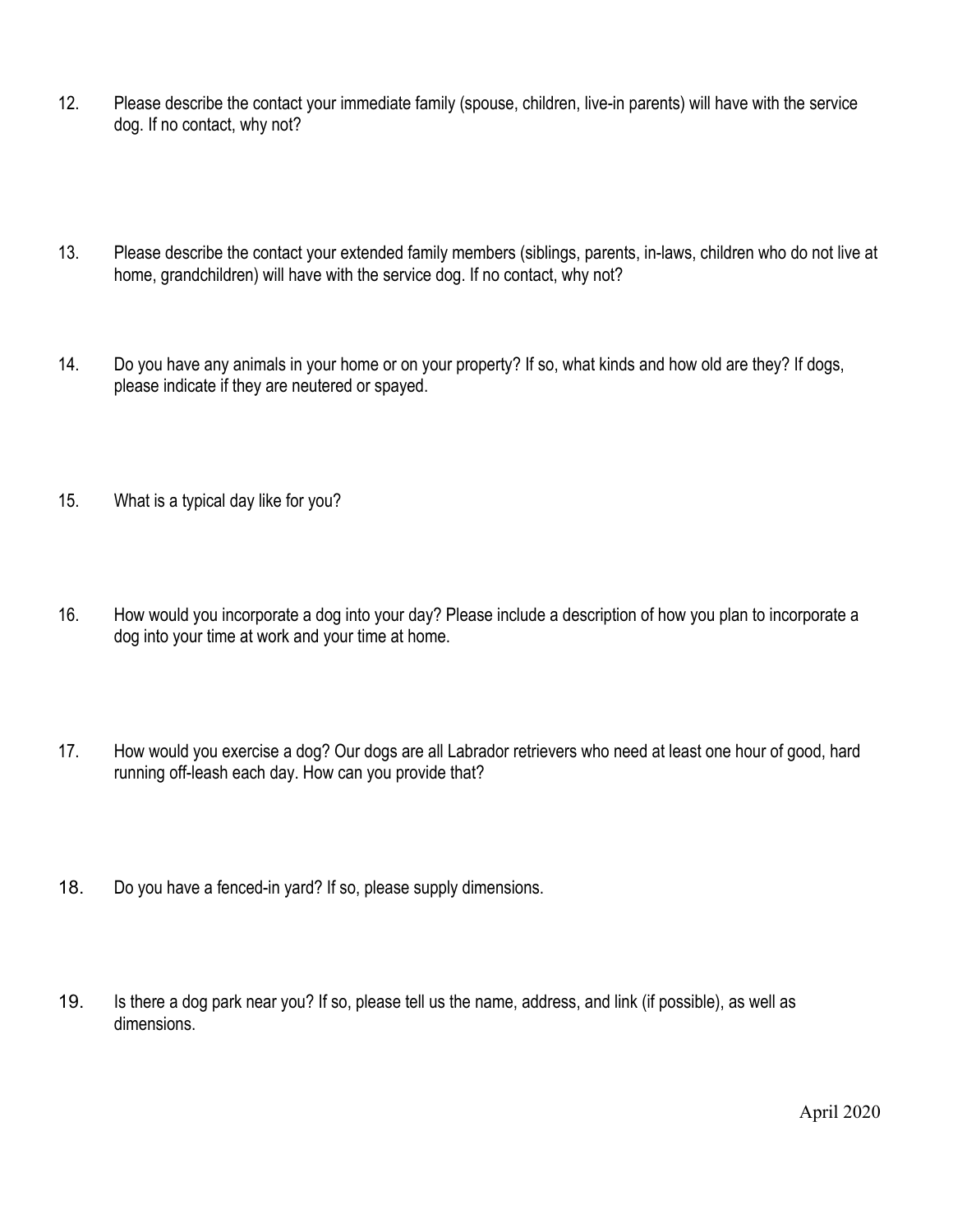- 20. If the answers to #'s 18 and 19 above were "no", where will our dog get to run and play off-leash? Please provide name of park (or whatever), address, and link (if possible).
- 21. Have you ever had experience with a dog before? If so, what kind and when? What happened to that dog/dogs?
- 22. Do you own or rent your house or apartment?
- 23. Will you or the department be responsible for veterinary expenses, food, and supplies? Please outline your plan to provide care for the dog.

24. Please include a photo of yourself that's been taken within the last two weeks.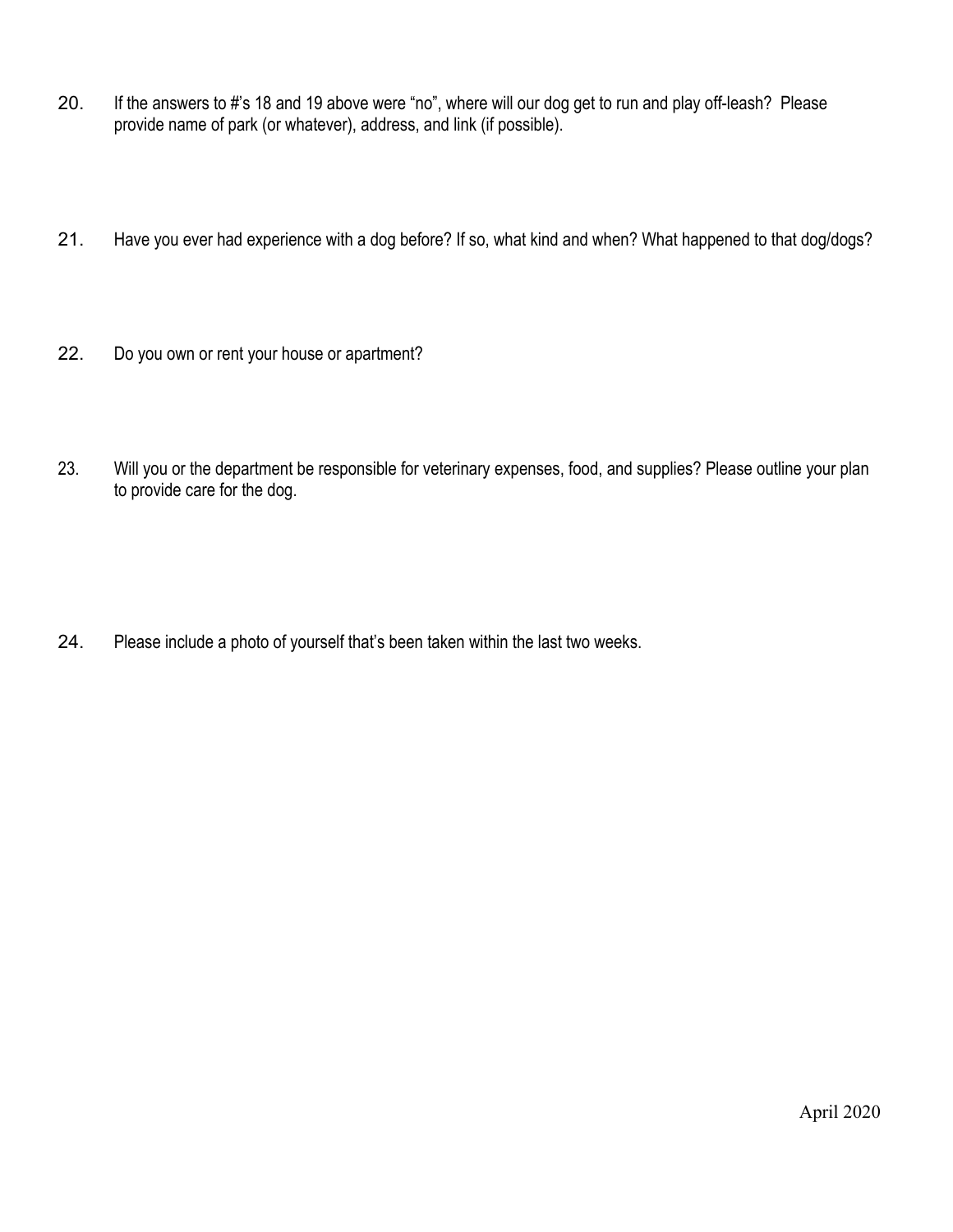### **Service Dogs for Those Who Serve & Protect**â **Agreement**

Puppies Behind Bars (PBB) pays the costs associated with training the dog and matching the dog with first responders or their departments. PBB will pay for travel and lodging expenses for the first responders to travel to the fourteen-day training where the participant and dog are trained to work together. PBB will also provide most of the meals, but on the nights when we do not go out to dinner together as well as nights you choose to either eat in your hotel room or go out with other participants, those costs will be yours. Please save and remit all receipts for gas if you choose to drive to "Team Training". Thirty days after receiving the receipts, PBB will reimburse gas and toll expenses. PBB will not reimburse incidentals such as food or beverages consumed in transit or cultural or entertainment expenses incurred during the fourteen days of training with the dog.

If, at any time and for any reason, I find that it is impossible to keep the dog I have received from PBB, I will contact PBB and will return the dog to the organization. I will neither sell nor give the dog to anyone, including a family member. PBB will make all arrangements to pick up the dog and no questions will be asked. PBB feels that the dog's happiness and health are of prime importance and will take back any dog whose quality of life is not of the highest standards, which includes that the dog maintains a healthy weight, receives proper veterinary care including monthly doses of Heartgard, Nextgard, and Frontline, one hour of off-leash outdoor exercise each day, and lives in the house and is not tied up outside or in a kennel. We will also take back the dog if you do not stay in touch with us, meaning that you do not return our calls, emails, texts, etc. Accordingly, I agree to abide by all of PBB's follow up and recertification policies and procedures.

PBB will retain ownership of the dog for the life of the dog to ensure that you are working well with the dog and the above standards are met. While we have no intention, or desire, to take a dog back, past experience has shown us, unfortunately, that sometimes it is unavoidable. PBB reserves the right to remove the dog from its placement at any time if one or more of the following situations exist:

- 1. The recipient is unable to properly care for the dog, as determined by PBB, including but not limited to the dog maintaining his or her placement weight.
- 2. The dog is being neglected or abused, or not exercised.
- 3. The dog is found wandering on its own.
- 4. The dog is left behind at home alone or in the care of a spouse or partner

PBB will make site visits when I am home with my dog after approximately three months and will test me and my dog once a year thereafter. I may have to travel to meet PBB instructors for my annual visits. I agree to do such travel and agree that I will comply with all these visits, as well all emails, texts and phone calls from PBB staff and instructors.

I also agree that PBB instructors may speak with my current health care provider and/or future health care providers throughout my dog's life. I understand that sometimes problems can be resolved by PBB asking my health care provider to intervene.

| Name (please print) | Puppies Behind Bars, Inc. (name)      |
|---------------------|---------------------------------------|
| Signature           | Puppies Behind Bars, Inc. (signature) |
|                     |                                       |

Date Date Date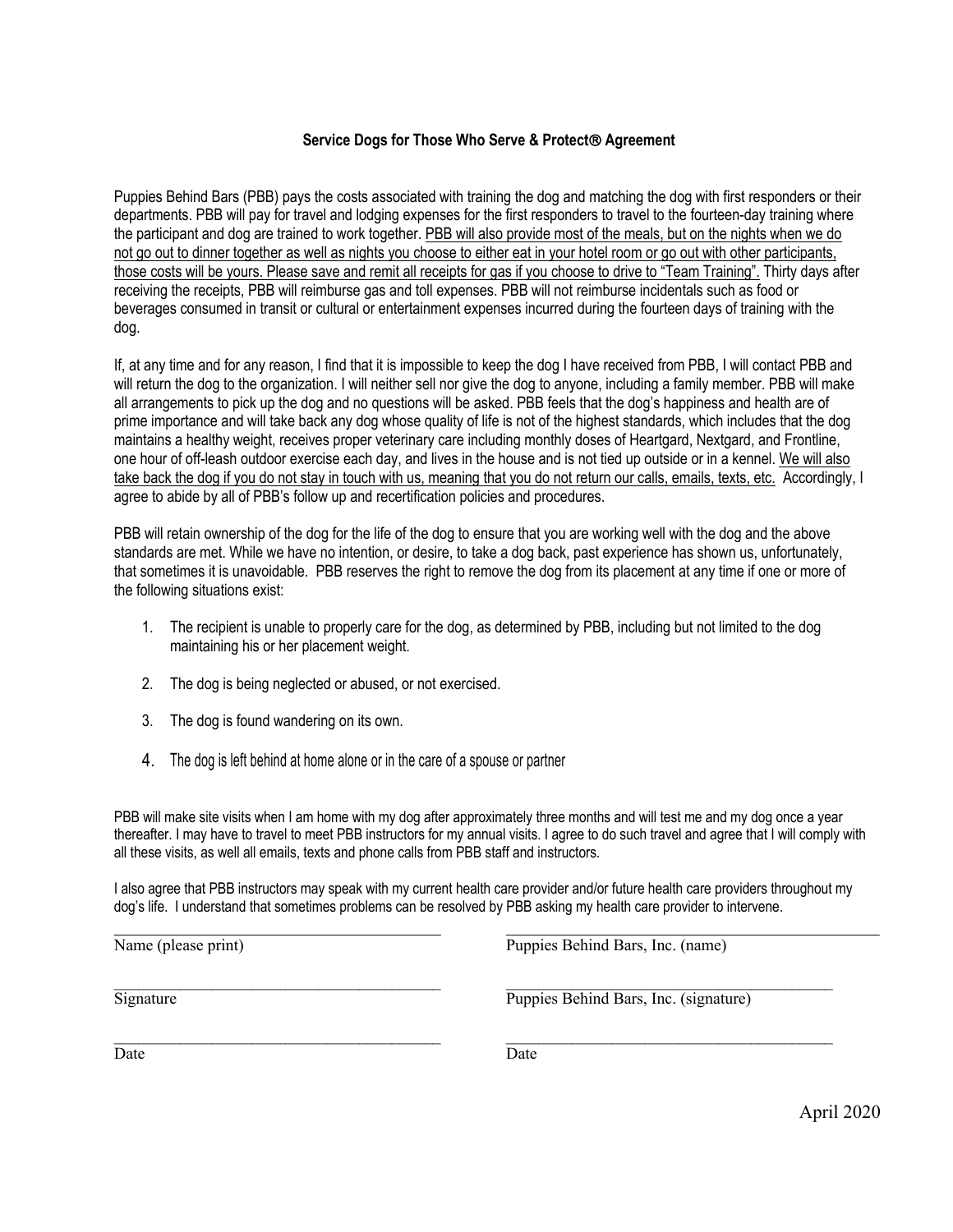

# Personal Reference Form for Service Dogs for Those Who Serve & Protect ® Application

*Please note that Puppies Behind Bars will contact this reference for a phone interview to glean more information on the applicant.*

Applicant's Name:

Your Name:

Phone Number: Email Address:

- 1. What is your relationship to the applicant?
- 2. How long have you known the applicant and how often do you interact?

3. How would you describe the applicant's character? Please be as descriptive as possible.

4. How would you say the applicant handles interacting with people?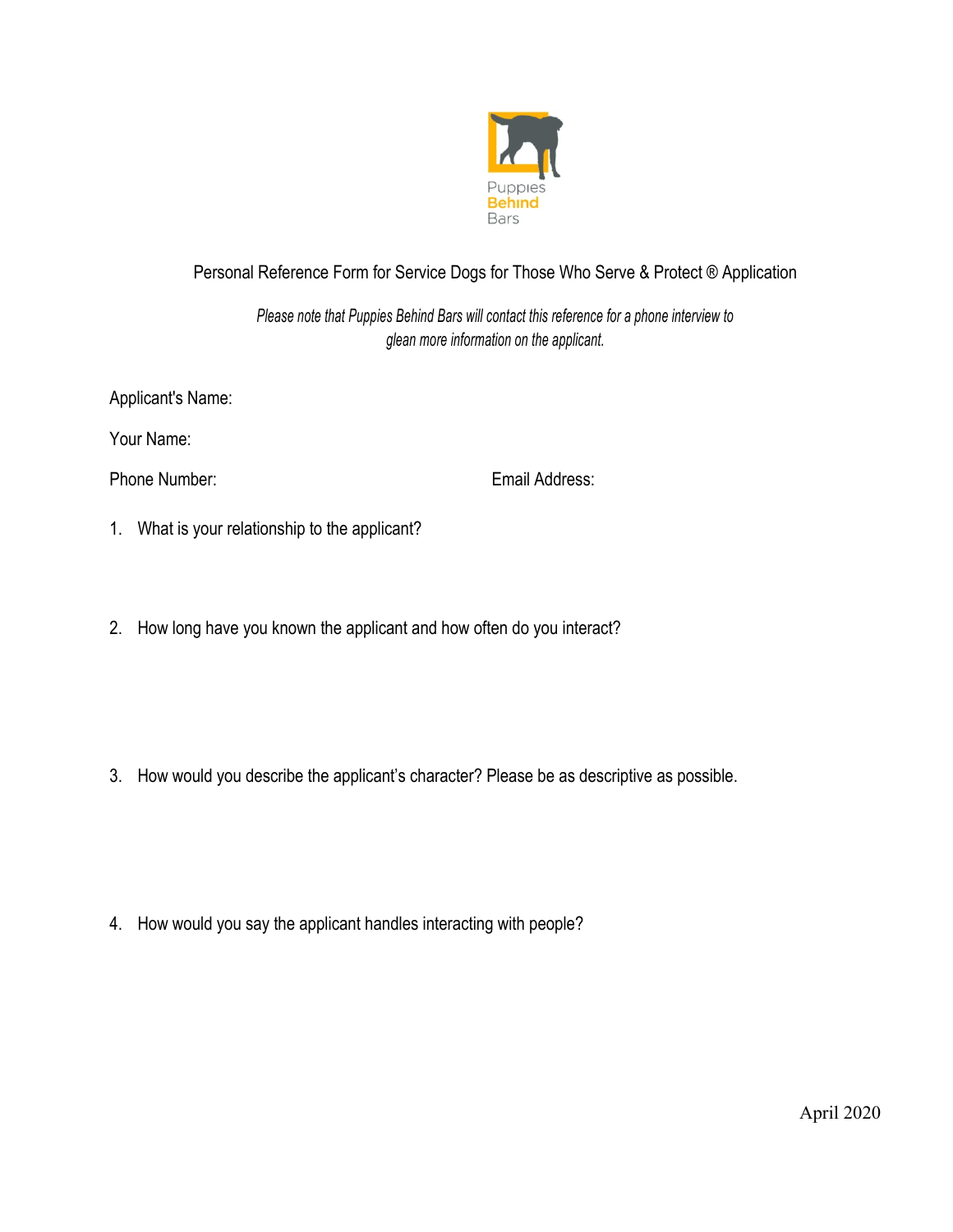5. How would you say the applicant handles receiving instruction and constructive criticism?

Personal Reference Form **Service Dogs for Those Who Serve & Protect®** Page 2

6. Have you ever observed the applicant interacting with animals?

7. To your knowledge is the applicant able to care and provide for a dog, including an hour of off-leash outside play each day (regardless of weather)?

Please feel free to add anything else you feel we should know about the applicant. For this, please use the reverse side.

Signature:

Date: \_\_\_\_\_\_\_\_\_\_\_\_\_\_\_\_\_\_\_\_\_\_\_\_\_\_\_\_\_\_\_\_\_\_\_\_\_\_\_\_\_\_\_\_\_\_\_\_\_\_\_\_\_\_\_\_\_\_\_\_\_\_

Please mail, scan, or fax this to:

**Nora Moran Puppies Behind Bars 263 West 38th Street, 4th floor, New York, NY 10018** Email: **nora@puppiesbehindbars.com; fax: 212 689 9330**

April 2020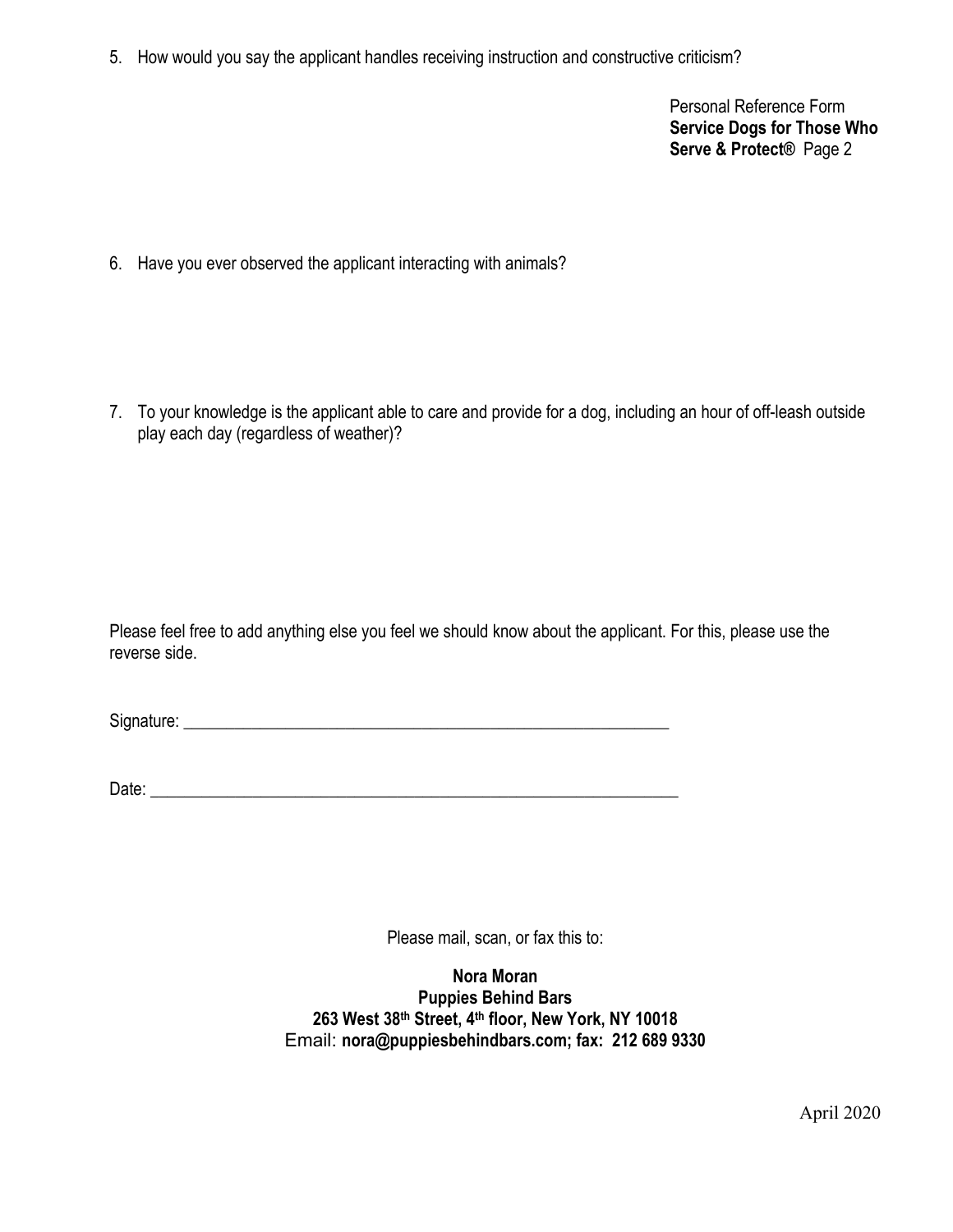

# Personal Reference Form for Service Dogs for Those Who Serve & Protect® Application

*Please note that Puppies Behind Bars will contact this reference for a phone interview to glean more information on the applicant.*

Applicant's Name:

Your Name:

Phone Number: Email Address:

- 1. What is your relationship to the applicant?
- 2. How long have you known the applicant and how often do you interact?

3. How would you describe the applicant's character? Please be as descriptive as possible.

4. How would you say the applicant handles interacting with people?

5. How would you say the applicant handles receiving instruction and constructive criticism?

April 2020